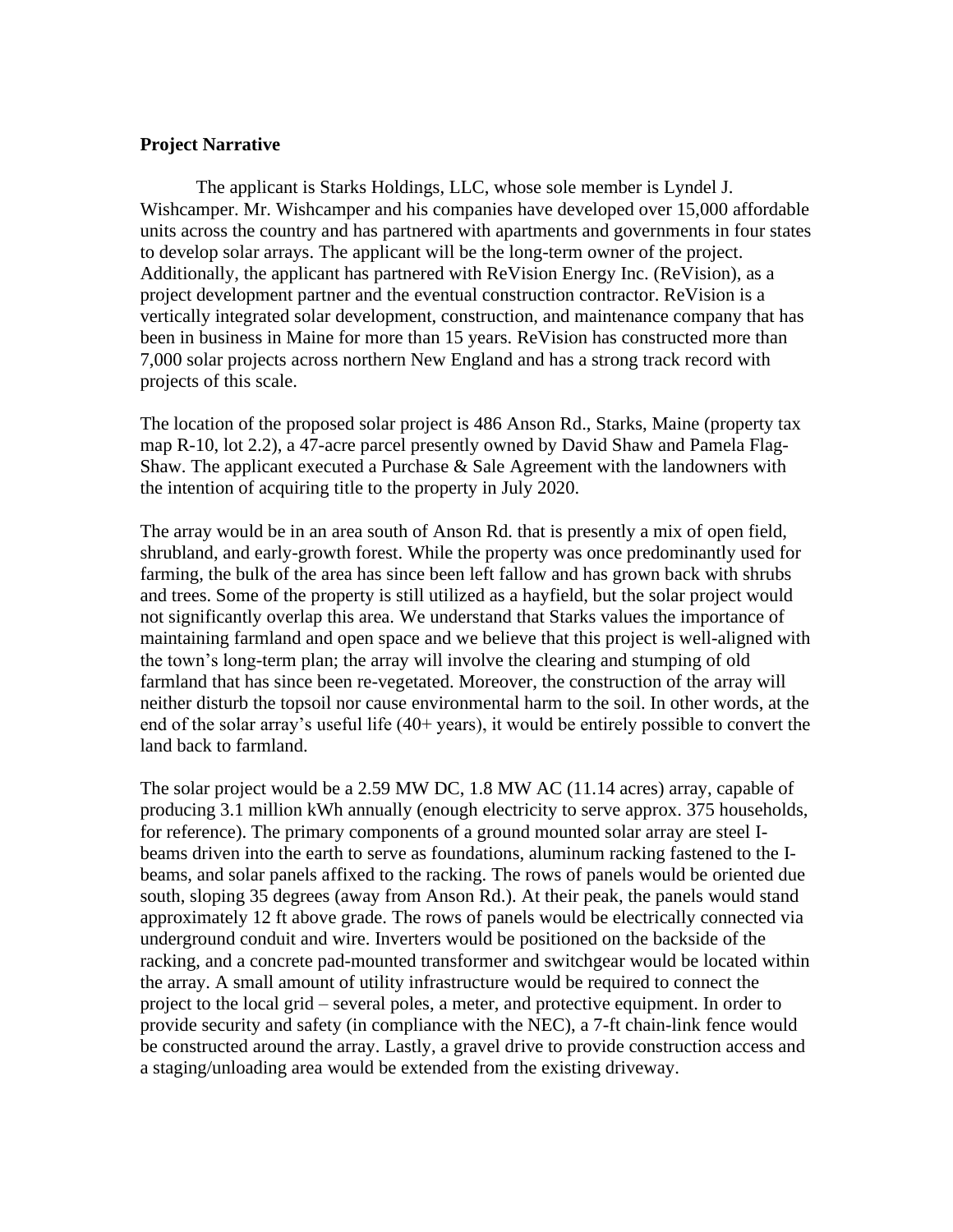The applicant is the planned long-term owner of both the array but understands that it is vital to the town to have a plan in place to remove the array once it has lived its useful life, which is expected to be approximately 35 years. To alleviate the risk of abandonment the applicant agrees to acquire a letter of credit in the name of the Town of Starks in the amount of \$54,046, renewable annually until the array is removed from the site.

Since the *Site Inventory & Analysis* component was submitted to the Town of Starks, the project has been downsized approximately 25% from an electrical nameplate (and physical footprint) perspective. This downsizing was driven by the significant cost of utility upgrades required for a larger system.

Construction is expected to begin as early as fall 2020, with the anticipated completion date of the project no later than fall 2021. To begin construction, the site will be cleared of the existing trees and vegetation. A portion of this woody material will be chipped and used for the perimeter stormwater and erosion & sedimentation controls (bark/mulch berm). The remainder of the smaller biomass will be left on site for decomposition, while the larger trunks and waste timber will be transported off-site to adequate regional waste/recycling/composting facilities. Additionally, waste material will be generated during the construction process (e.g. packaging from the solar panels) – this will be aggregated on-site in a dumpster and transported off-site via a private service. The primary system components (panels, inverters, metal racking) may be staged on the site in advance of the construction start for 30-90 days. To the extent possible, the existing barn will be utilized for this material storage. Otherwise, the equipment will be kept for this short duration in an open/flat/dry portion of the site. At the completion of the construction process, nearly the entire site (with exception of the transformer pad, post locations, and gravel driveway) will be re-vegetated with a low-growth grass mix. No additional planting is proposed or expected – the site is  $\sim$ 400' from the nearest residence and natural buffering already exists. The panels stand no taller than 12' above grade, so the visual impact is less than that of a standard, single-story building. Because the panels face south, no glare will be directed towards the road; in fact, due to the existing tree line and topography, the array will hardly be visible from passing traffic on Anson Rd.

The only period of noteworthy traffic to the site will be during the approx. 6-month construction period. On the front end, larger equipment and vehicles will be required for road construction, site clearing, I-beam installation, and primary-component delivery. We expect 5-15 vehicles on-site for the first 3-4 months of construction. During the final 1-2 months, which involve the electrical wiring, project close-out, and commissioning processes, the traffic will be lower. The existing gravel road will be improved/widened to allow for the larger vehicles, and plenty of parking area will exist on site (on the shoulder of the gravel access road system) for the anticipated level of traffic. Once the project reaches operations, it will remain in service for 25-40+ years. During this period, the project will have an expected 2-6 visits annually (a mix of vegetation management, and reactive and proactive electrical/mechanical maintenance). Once the project reaches the end of its useful life, either (1) the project will be decommissioned, and the site will be